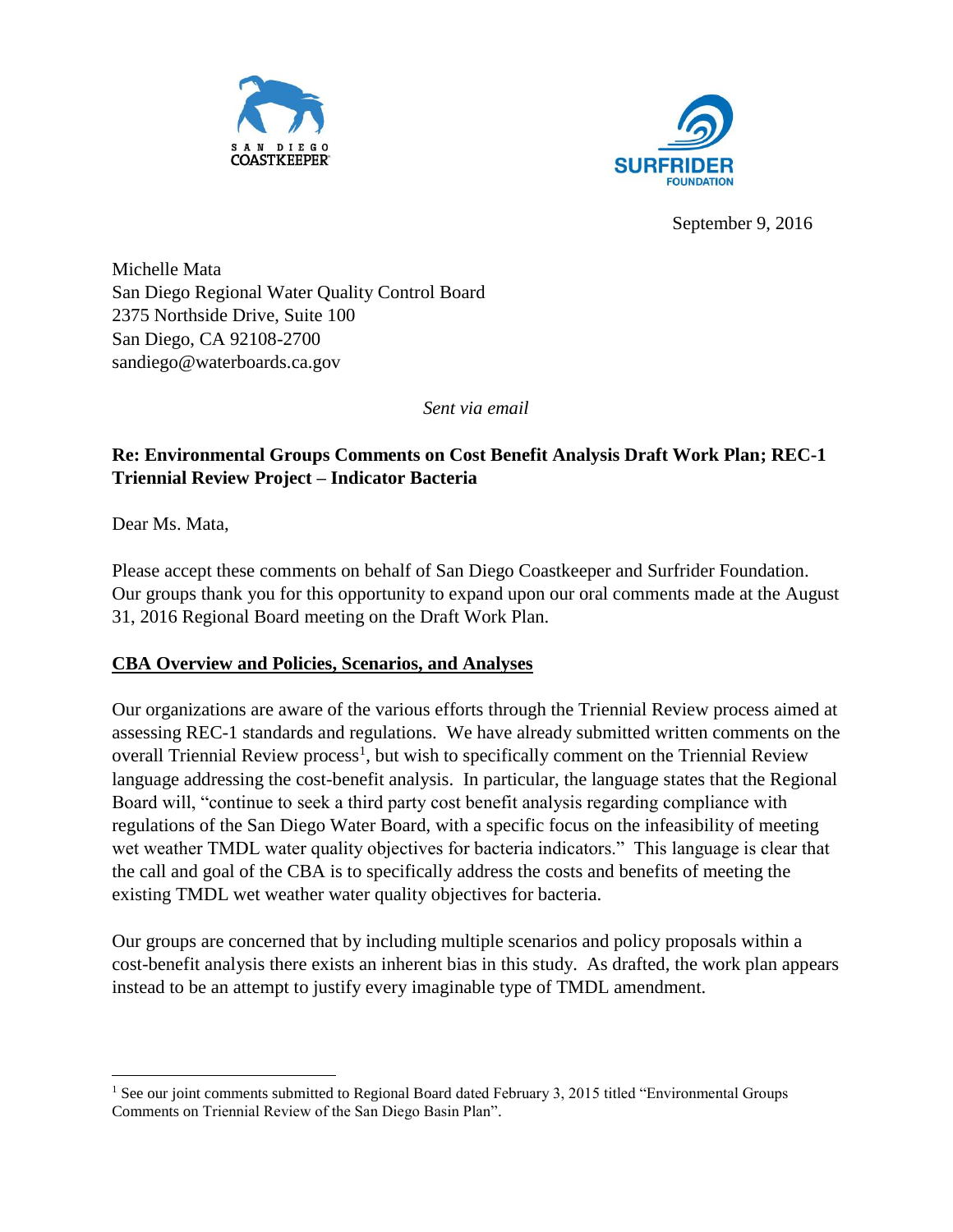We believe it would be more appropriate to do a cost-benefit analysis that considers only the existing TMDL and compliance schedule. This is especially true since alternative scientific endpoints have not been adopted. Water quality and human health, rather than costs assessments, are – and must continue to be - the driving factors behind implementation. We strongly believe a better place for strategies and policy assessments and considerations are under the rigorous processes that already exist for TMDL modification and compliance schedule amendments.

## **Benefits Calculations**

For the reasons set out below we do not believe the current effort as drafted will adequately capture the value of the multitude of benefits that would accompany TMDL compliance under either the existing regulations or alternative scenarios.

First, any analysis that takes place prior to a proper reasonable assurance analysis (RAA) such as those performed in the Los Angeles region under their MS4 Enhanced Watershed Management Plans (EWMPs) cannot adequately characterize either true costs or the benefits that would result from such an assessment and its attendant strategies. This CBA draws heavily from the Water Quality Improvement Plans (WQIPs) which are not grounded in an adequate, rigorous assessment that chosen actions or strategies will actually result in stated outcomes and compliance with effluent and receiving water limitations. Only through a properly conducted RAA EWMP-style analysis can such assurance be gained. As such, a better process would be to conduct EWMP-style RAAs throughout the area covered by the TMDL (or, ideally, for all pollutants) that includes several strategy options. A cost-benefit analysis of those multiple modeled scenarios could then be conducted in order to determine which strategies best address pollutant loads while producing the most associated benefits. Only then can permittees be confident that strategies will not only meet the TMDL compliance schedule but that the chosen strategy is the most cost-effective, benefits-producing strategy for the cost.

The Draft plan states that no additional modeling will be conducted to develop the infrastructure plan that will be the basis of the cost benefit analysis. Green infrastructure feasibility, intensity, type, location, and cost, however, cannot be determined without an EWMP RAA type analysis. Similarly, the benefits cannot be accurately determined without the EWMP level analysis. Water supply benefits, property value benefits, community benefits, and receiving water benefits cannot be priced without determining what GSI mix will be applied and where. We are very concerned that the benefits of immediate compliance with the existing bacteria TMDL will be significantly undervalued in the analysis as proposed.

For example, the current Draft plan appears to value only lower water rates as the benefit of stormwater use as a result of Green Stormwater Infrastructure (GSI).<sup>2</sup> The analysis must also consider at least:

 $\overline{\phantom{a}}$ 

<sup>2</sup> See Table 3, page 18.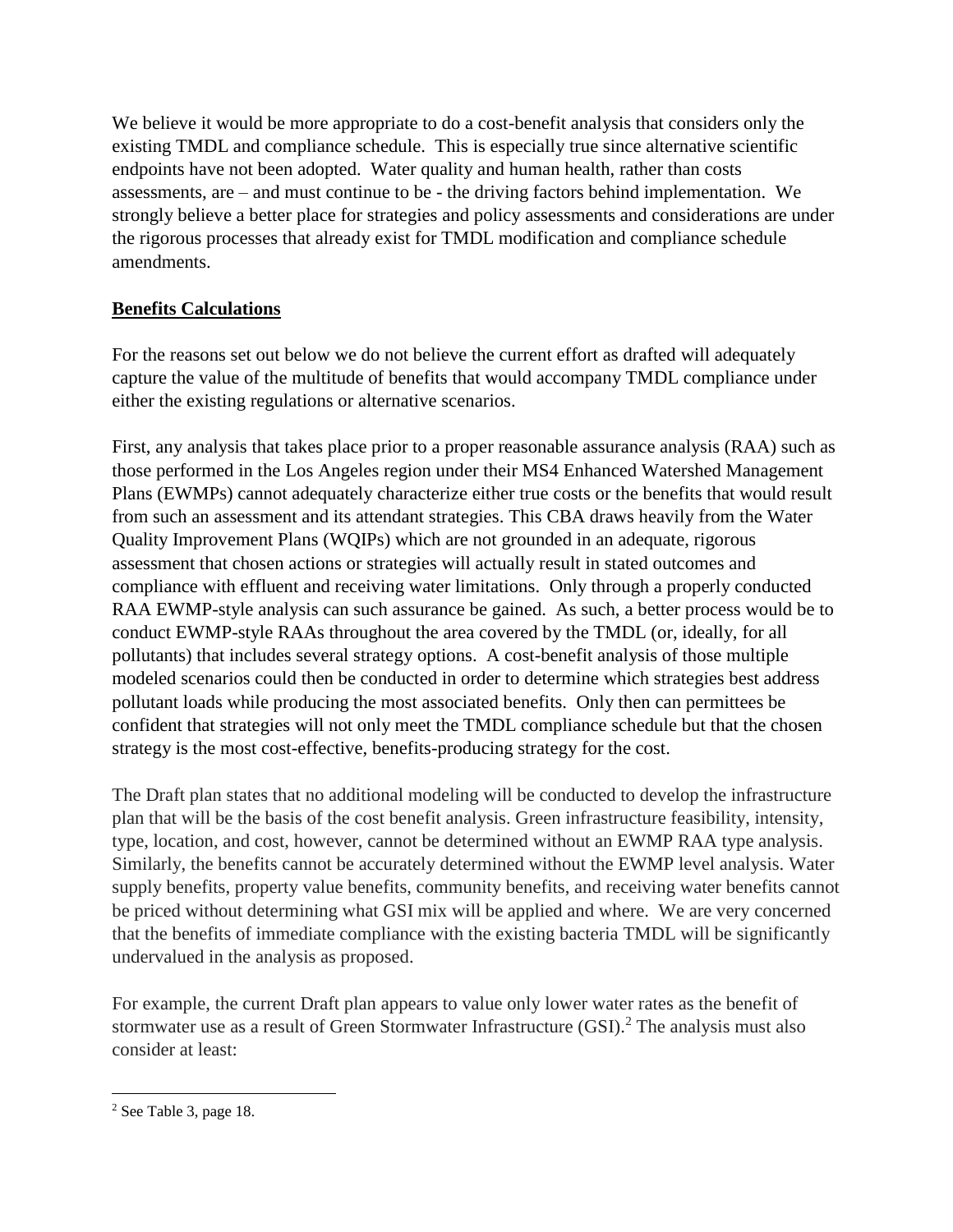- a) The value of increased water security, especially in light of climate change. San Diego water agencies are paying a premium for water from ocean desalination based on water security. The savings from Low Impact Development (LID) investment avoiding additional investment in water security, including desal, must be considered and priced.
- b) Greenhouse gas savings from avoiding water pumping in the existing supply system, and desal carbon discharge, must be priced and considered. Also the natural resource costs of desal must in priced and included.
- c) Environmental impacts on existing water supply sources, including the Colorado River and the Sacramento Delta, that would be avoided if LID were implemented now, must be priced and included.
- d) Infrastructure costs to update, improve and upsize existing water supply sources to support projected growth, in the warming climate, that will not be avoided if compliance with the existing TMDL is not required must also be quantified and considered.
- e) System-wide energy savings from associated water supply augmentation benefits and offsets from imports, water transfers, and other high-energy sources.

Additionally, as written we are concerned that the costs of deferring compliance are also understated. Costs of O&M, and required CIP spending, on the existing stormwater conveyance system must be compared to costs of implementing GSI/LID now, and considered in the analysis. TreePeople<sup>3</sup> in Los Angeles, among others, has conducted a series of analyses for LID in Los Angeles County and concluded, for example, that implementation of LID in Sun Valley will result in millions of dollars in annual savings over conventional stormwater conveyance systems, in O&M and CIP spending (not counting the other benefits described above). Our groups are confident that similar savings can be made and benefits realized in the study area. For a valid cost benefit analysis, these savings must be considered. We also urge the consulting team to carefully review and consider the USC/UCLA study<sup>4</sup> on stormwater compliance costs and benefits for the Los Angeles region, which clearly demonstrates benefits far outweigh costs.

While we realize the Draft work plan mentions some of the below, we wish to emphasize and reiterate that a proper study must include, at a minimum, each of the following benefits of all strategies, and in particular green infrastructure strategies: ecosystem services, water supply

 $\overline{a}$ 

<sup>3</sup> See: [http://www.ocwd.com/media/2013/c-temp-ocwdpress-2012-scwcstormwatercapturereport2612.pdf,](http://www.ocwd.com/media/2013/c-temp-ocwdpress-2012-scwcstormwatercapturereport2612.pdf) Appendix 1; [https://www.treepeople.org/sites/default/files/pdf/publications/TreePeople%20-](https://www.treepeople.org/sites/default/files/pdf/publications/TreePeople%20-%20Rainwater_as_a_Resource.pdf)

[<sup>%20</sup>Rainwater\\_as\\_a\\_Resource.pdf;](https://www.treepeople.org/sites/default/files/pdf/publications/TreePeople%20-%20Rainwater_as_a_Resource.pdf)

[https://www.treepeople.org/sites/default/files/pdf/publications/SCMP%20General%20Public%20Mtg%20No%203.p](https://www.treepeople.org/sites/default/files/pdf/publications/SCMP%20General%20Public%20Mtg%20No%203.pdf) [df;](https://www.treepeople.org/sites/default/files/pdf/publications/SCMP%20General%20Public%20Mtg%20No%203.pdf) and [https://blog.treepeople.org/policy/2015/01/ladwps-plan-source-water-sky.](https://blog.treepeople.org/policy/2015/01/ladwps-plan-source-water-sky)

<sup>4</sup>See Los Angeles Water Board, 2004. *Alternative Approaches to Stormwater Control*, at:

[http://www.swrcb.ca.gov/rwqcb9/water\\_issues/programs/stormwater/docs/sd\\_permit/reissuance/usc%20ucla%20fin](http://www.swrcb.ca.gov/rwqcb9/water_issues/programs/stormwater/docs/sd_permit/reissuance/usc%20ucla%20final%20report%202004.pdf) [al%20report%202004.pdf](http://www.swrcb.ca.gov/rwqcb9/water_issues/programs/stormwater/docs/sd_permit/reissuance/usc%20ucla%20final%20report%202004.pdf)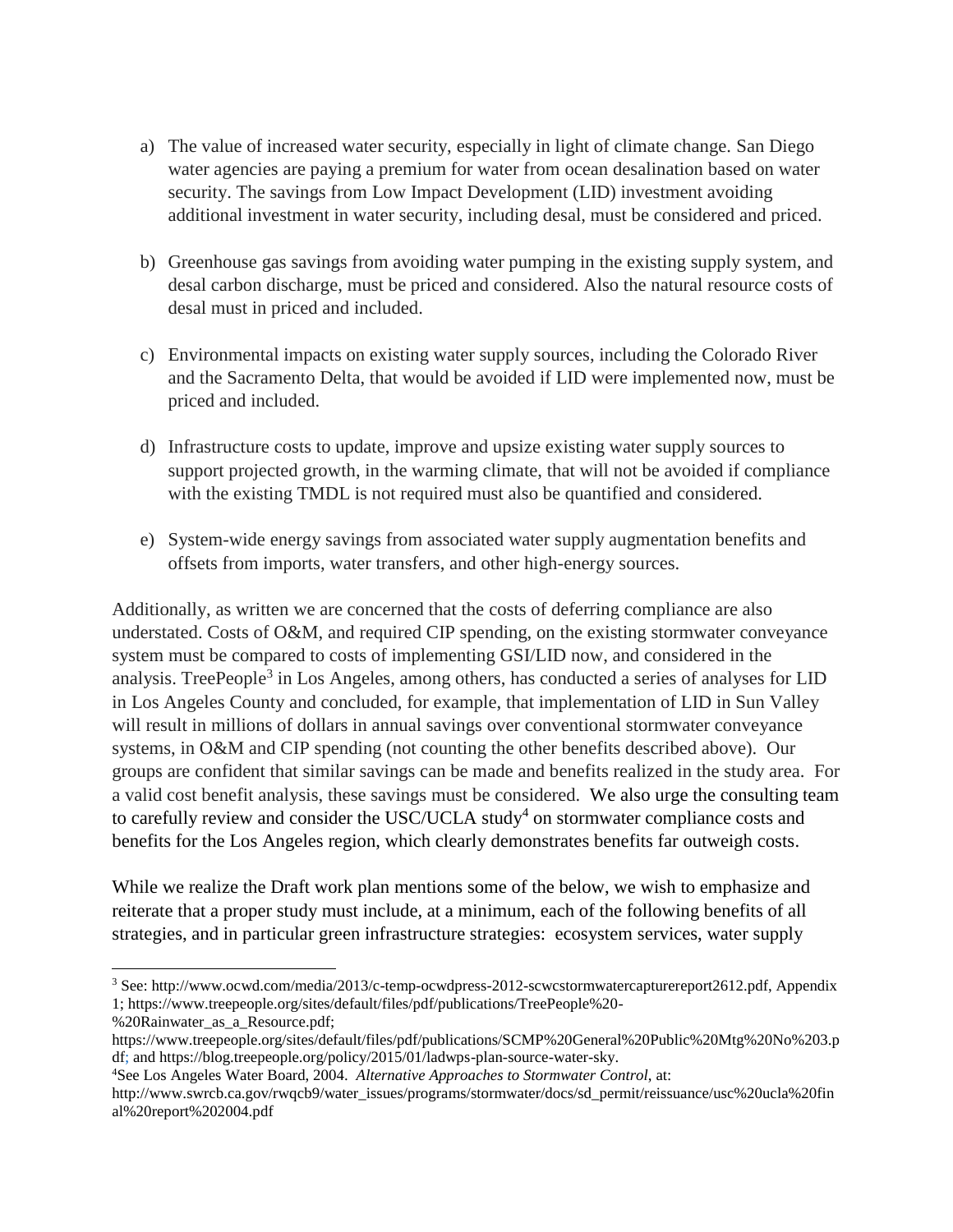augmentation and reliability (with like costs for desal), recreational use and values, enhanced aesthetics and associated property value increases, water quality and aquatic habitat enhancements and values, wetland enhancement and creation, poverty reduction benefits of local green infrastructure jobs, energy use and related reductions in carbon and other emissions (e.g.: reducing emissions associated with transporting/treating imported water), air quality pollutant removal from added vegetation, flood mitigation and control, erosion control, greening of neighborhoods, rare/endangered species preservation, revitalized communities, community cohesion, mitigating urban heat island effect, increased open space, reduction in beach closures and advisories, and public health benefits for all user groups and in freshwater and marine systems subject to the TMDL.

Finally, and importantly, we wish to point out that the TMDL was originally written to incorporate a ten-year compliance timeline. Against our objections, the TMDL was amended to allow for twenty-year compliance timelines based on the idea that permittees would chose comprehensive load reductions strategies (or TMDL-plus strategies) to address multiple pollutant parameters as both convenience and cost-savings strategies. Furthermore, while we take issue with the WQIP strategies as being the strategies upon which this CBA is based, the WQIP process specifically calls for consideration and prioritization of strategies and BMPs that address multiple pollutant parameters. Thus, we can assume that the strategies within the WQIPs address multiple pollutants. We therefore have concerns that the co-benefits of addressing multiple pollutants impairing our water bodies will not be adequately assessed. We urge the CBA team to consider all the related benefits of compliance with those regulations addressing non-TMDL pollutants.

#### **Policies, Scenarios and Analyses Considerations**

While we do not consider this CBA to be the proper place to begin assessment of policy and scenario/analysis, and especially without an approved and amended revised scientific endpoint, we take this opportunity to briefly comment on several of the (many) proposed scenarios.

We strongly suggest removing the following scenarios and analysis from the assessment and from future assessments:

- a) Move compliance locations
- b) Flow-based regulatory suspensions
- c) Create beach-specific WQ objectives
- d) Adjust wet weather beach WQ objective
- e) Integration with CIP schedule
- f) Wet weather compliance by 2031
- g) Wet weather compliance by 2051.

Several of the listed scenarios are illegal and unsupported by the whole of scientific or other data. In an effort to find a meaningful and cooperative discussion on REC-1 standards and TMDL compliance, and in order to lower the cost of the CBA inquiry itself, we suggest removal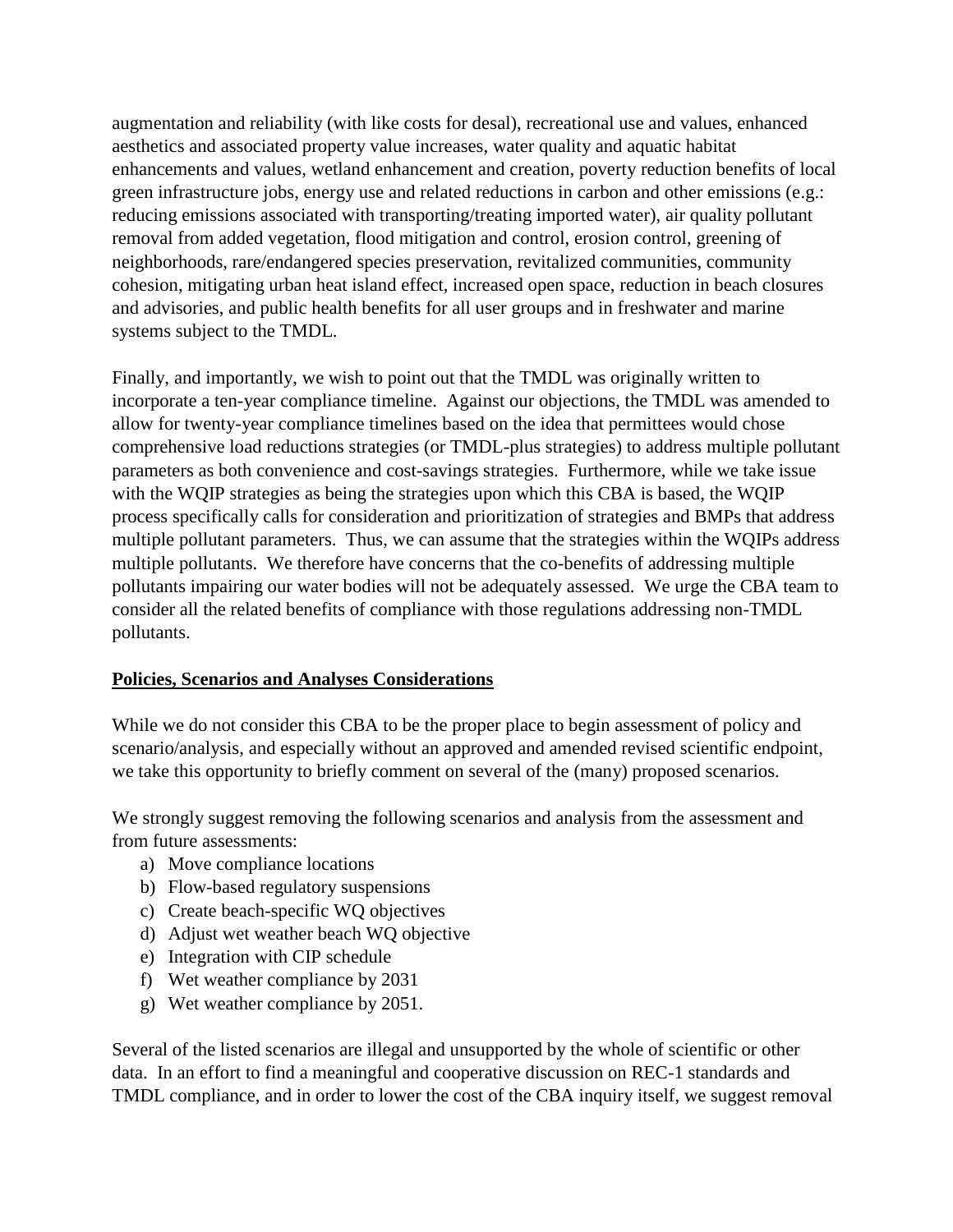of the above. We take this opportunity to note that our groups strongly oppose – and will continue to oppose – adjusting schedules to allow more time for compliance, flow suspensions or variances, or changed compliance endpoints. We also note, however, that we believe wastewater system exfiltration is a significant contributing factor to human bacteria in MS4 discharges and as a result we support future inquiries and investigations, and ultimately inclusion, of wastewater agencies as part of the TMDL so long as they are subject the same rigorous requirements as the MS4 participants.

## **Data Consideration**

Based on the Draft and our review of all Steering Committee and TAC meeting agenda and minutes to date, we are concerned that the Draft work plan places too much emphasis on the results of the Surfer Health Study. While we agree the study is an important study with respect to a particular demographic occupying a particular part of the surf zone at two beaches, we believe the subjects of the study are not representative of the typical beach-going public, even during winter/wet weather. Furthermore, it is our understanding that while samples for this study were taken at ankle-depth wading areas, surfers do not typically occupy this area or submerge themselves in the sampling area. While swimming and wading children are most susceptible to water-borne bacteria illness, and in fact EPA regulations on REC-1 standards particularly consider impacts to more vulnerable populations, the Surfer Health Study did not include as part of its methodology an assessment of non-surfers and those surfers under the age of 18 and thus it is of limited utility. As such, we caution against overemphasizing the results from this study in investigating alternative WQOs.

Furthermore, the Draft appears to give insufficient attention to the recreation and other activities in our freshwater systems covered by the TMDL, going so far as to consider altogether neglecting freshwater systems and treating them merely as pollutant conveyance systems in the "move compliance endpoints" scenario. We note that while not nearly as heavily utilized as our beaches by the public, our freshwater systems are of no less value. We ask, if not already considered, that the benefits of increased recreation in our freshwater systems be carefully considered.

## **Financial Capability Analysis**

We are concerned that the Draft work plan will assess only Residential Indicators Scores (RIS), without also conducting the Financial Capability Indicator (FCI) analysis, resulting in only half the story of financial capability. The Draft notes that, "the results of a full FCA, including both calculation of RIS and financial capability scores (FCS), are used by the EPA to determine whether a longer compliance timeframe is appropriate for spreading costs over a longer time period," but then fails to propose to conduct the full FCA analysis. By telling only half the story (the cost per household) and failing to tell the other half (the financial strength of the permittees by considering bond ratings, property values, income, tax revenue, and historic stormwater fees), as written the Draft fails to give a complete picture of our region's ability to pay. As written, the